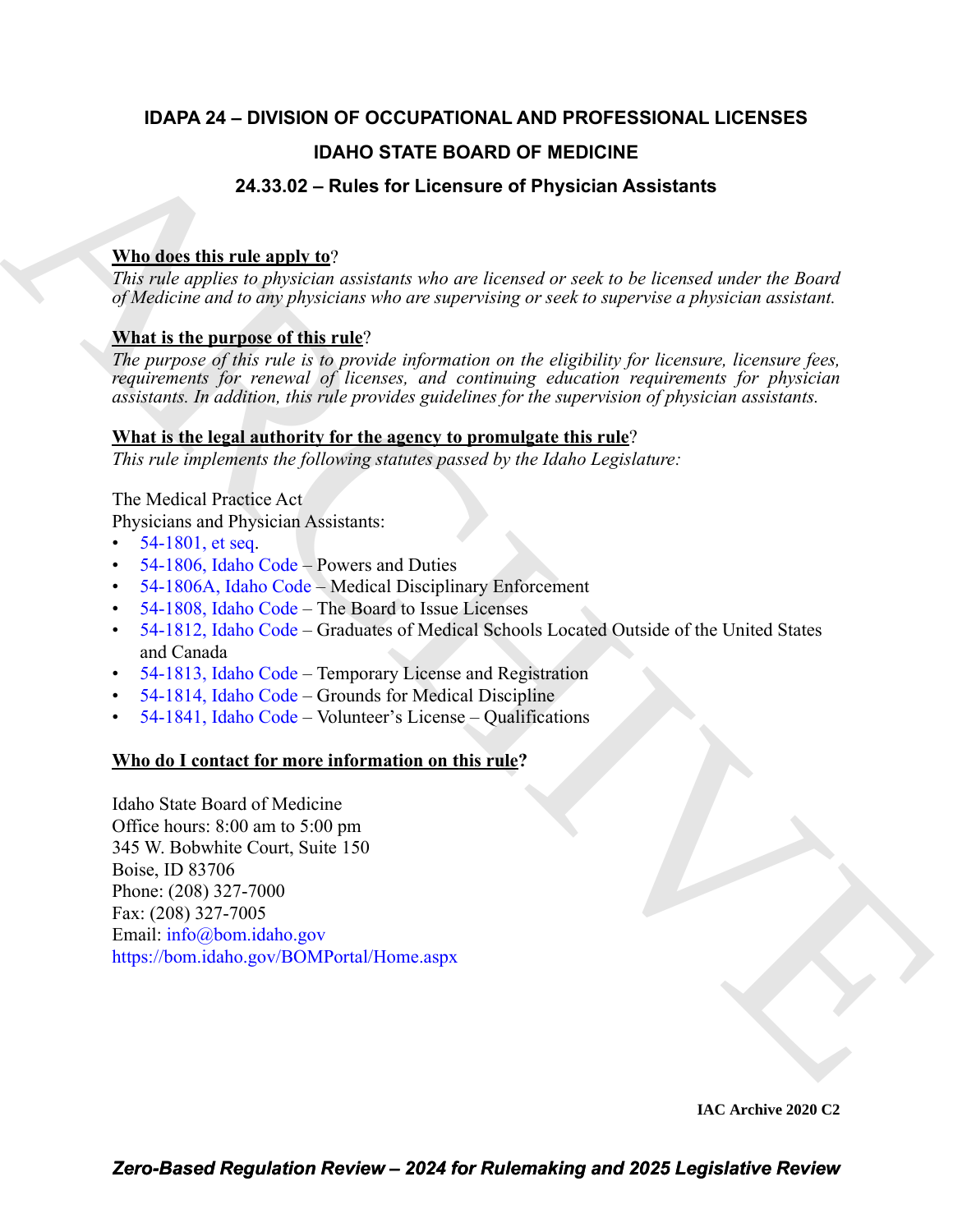# **Table of Contents**

# 24.33.02 - Rules for the Licensure of Physician Assistants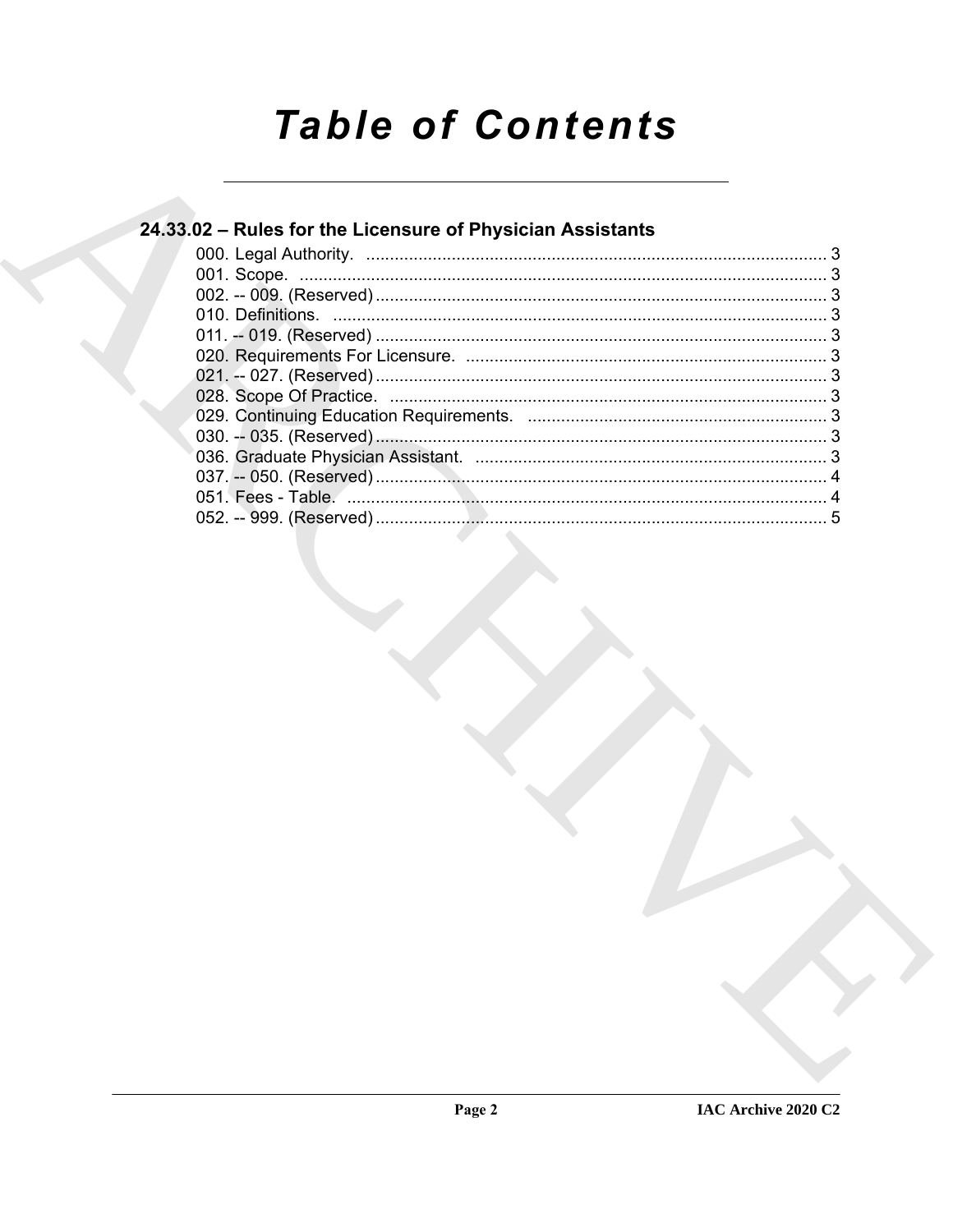#### **24.33.02 – RULES FOR THE LICENSURE OF PHYSICIAN ASSISTANTS**

|                               | LEUALAU HIUNII I.<br>These rules are promulgated pursuant to Section 54-1806, Idaho Code.                                                                                                                                                                                                                                                                                                                                                                                                                    | $(7-1-21)T$     |
|-------------------------------|--------------------------------------------------------------------------------------------------------------------------------------------------------------------------------------------------------------------------------------------------------------------------------------------------------------------------------------------------------------------------------------------------------------------------------------------------------------------------------------------------------------|-----------------|
| 001.<br><b>SCOPE.</b>         | These rules govern the practice of physician assistants and graduate physician assistants.                                                                                                                                                                                                                                                                                                                                                                                                                   | $(7-1-21)T$     |
| 002. -- 009. (RESERVED)       |                                                                                                                                                                                                                                                                                                                                                                                                                                                                                                              |                 |
| 010.                          | <b>DEFINITIONS.</b>                                                                                                                                                                                                                                                                                                                                                                                                                                                                                          |                 |
| 01.                           | Approved Program. A course of study for the education and training of physician assistants that is<br>accredited by the Accreditation Review Commission on Education for Physician Assistants (ARC-PA) or predecessor<br>agency or equivalent agency recognized by the Board as recommended by the Committee.                                                                                                                                                                                                | $(7-1-21)T$     |
| 011. -- 019. (RESERVED)       |                                                                                                                                                                                                                                                                                                                                                                                                                                                                                                              |                 |
| 020.<br>Board-approved forms. | REQUIREMENTS FOR LICENSURE.<br>Requirements for licensure and renewal are found in Title 54, Chapter 18, Idaho Code, IDAPA 24.33.03, and on                                                                                                                                                                                                                                                                                                                                                                  | $(7-1-21)T$     |
| 021. -- 027. (RESERVED)       |                                                                                                                                                                                                                                                                                                                                                                                                                                                                                                              |                 |
| 028.                          | <b>SCOPE OF PRACTICE.</b>                                                                                                                                                                                                                                                                                                                                                                                                                                                                                    |                 |
| 01.                           | Scope. The scope of practice of physician assistants and graduate physician assistants includes only<br>those duties and responsibilities identified in a collaborative practice agreement or the facility bylaws or procedures<br>of any facility with credentialing and privileging systems.                                                                                                                                                                                                               | $(7-1-21)T$     |
| 02.                           | Collaborative Practice Agreement. A collaborative practice agreement will comply with Title 54,<br>Chapter 18, Idaho Code and will contain the following elements:                                                                                                                                                                                                                                                                                                                                           | $(7-1-21)T$     |
| a.                            | The parties to the agreement;                                                                                                                                                                                                                                                                                                                                                                                                                                                                                | $(7-1-21)T$     |
| $\mathbf{b}$ .<br>assistant;  | The authorized scope of practice for each licensed physician assistant or graduate physician                                                                                                                                                                                                                                                                                                                                                                                                                 | $(7 - 1 - 21)T$ |
|                               | A requirement that the physician assistant or graduate physician assistant must collaborate with,<br>consult with, or refer to the collaborating physician or another appropriate physician as indicated by: the condition of<br>the patient; the education, experience and competence of the physician assistant or graduate physician assistant; and<br>the community standard of care; and                                                                                                                | $(7-1-21)T$     |
| d.                            | If necessary, any monitoring parameters.                                                                                                                                                                                                                                                                                                                                                                                                                                                                     | $(7-1-21)T$     |
| 03.                           | Advertise. No physician assistant or graduate physician assistant may advertise or represent<br>himself either directly or indirectly, as a physician.                                                                                                                                                                                                                                                                                                                                                       | $(7-1-21)T$     |
| 04.                           | Emergency or Disaster Care. A collaborative practice agreement is not necessary for a licensed<br>physician assistant or graduate physician assistant to render medical services to an ill or injured person at the scene of<br>an emergency or disaster (not to be defined as an emergency situation which occurs in the place of one's<br>employment) and while continuing to care for such person.                                                                                                        | $(7-1-21)T$     |
| 029.                          | <b>CONTINUING EDUCATION REQUIREMENTS.</b><br>Requirements for Renewal. Prior to renewal of each license as set forth by the expiration date on the face of the<br>certificate, physician assistants shall attest to maintenance of certification by the National Commission on<br>Certification of Physician Assistants or similar certifying agency approved by the Board, which certification requires<br>a minimum of one hundred (100) hours of continuing medical education over a two-year (2) period. | $(7-1-21)T$     |
| 030. -- 035. (RESERVED)       |                                                                                                                                                                                                                                                                                                                                                                                                                                                                                                              |                 |
| 036.                          | <b>GRADUATE PHYSICIAN ASSISTANT.</b>                                                                                                                                                                                                                                                                                                                                                                                                                                                                         |                 |
|                               |                                                                                                                                                                                                                                                                                                                                                                                                                                                                                                              |                 |

#### <span id="page-2-3"></span>**002. -- 009. (RESERVED)**

<span id="page-2-18"></span><span id="page-2-16"></span><span id="page-2-2"></span><span id="page-2-1"></span><span id="page-2-0"></span>**000. LEGAL AUTHORITY.**

#### <span id="page-2-14"></span><span id="page-2-13"></span><span id="page-2-4"></span>**010. DEFINITIONS.**

#### <span id="page-2-5"></span>**011. -- 019. (RESERVED)**

#### <span id="page-2-17"></span><span id="page-2-6"></span>**020. REQUIREMENTS FOR LICENSURE.**

#### <span id="page-2-7"></span>**021. -- 027. (RESERVED)**

#### <span id="page-2-23"></span><span id="page-2-19"></span><span id="page-2-8"></span>**028. SCOPE OF PRACTICE.**

<span id="page-2-21"></span>

| a. | The parties to the agreement; |  | $(7-1-21)T$ |
|----|-------------------------------|--|-------------|
|----|-------------------------------|--|-------------|

### <span id="page-2-22"></span><span id="page-2-20"></span><span id="page-2-12"></span><span id="page-2-9"></span>**029. CONTINUING EDUCATION REQUIREMENTS.**

#### <span id="page-2-10"></span>**030. -- 035. (RESERVED)**

#### <span id="page-2-15"></span><span id="page-2-11"></span>**036. GRADUATE PHYSICIAN ASSISTANT.**

**Section 000 Page 3**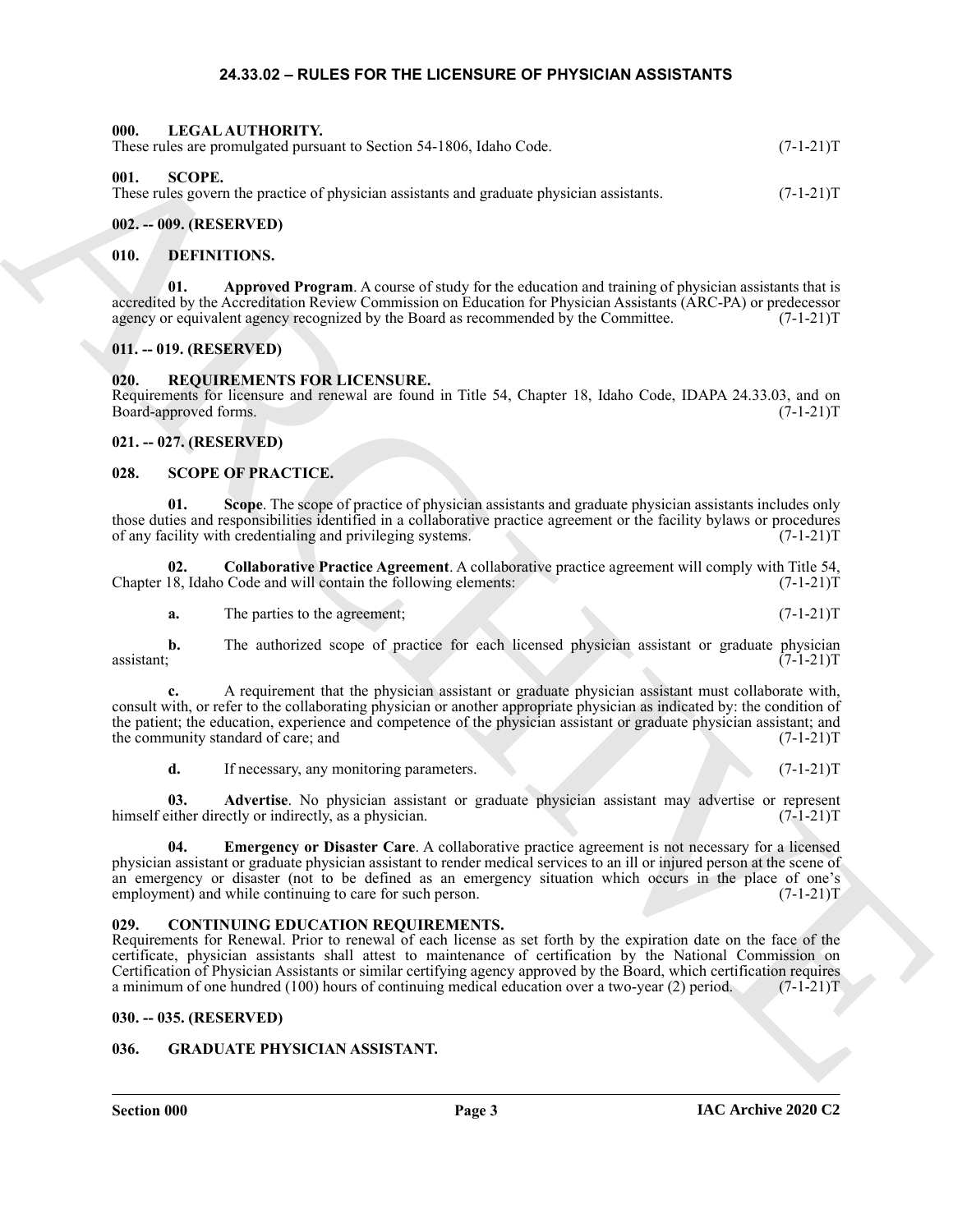#### <span id="page-3-3"></span>*IDAHO ADMINISTRATIVE CODE IDAPA 24.33.02 – Rules for the Licensure of Physician Assistants*

#### <span id="page-3-5"></span><span id="page-3-4"></span><span id="page-3-0"></span>**037. -- 050. (RESERVED)**

#### <span id="page-3-2"></span><span id="page-3-1"></span>**051. FEES - TABLE.**

| <b>DOPL</b> - Board of Medicine                                                                                                                                                                                                                                                                                                                                                                                                                                                                                            | <b>Licensure of Physician Assistants</b>                                                                            |
|----------------------------------------------------------------------------------------------------------------------------------------------------------------------------------------------------------------------------------------------------------------------------------------------------------------------------------------------------------------------------------------------------------------------------------------------------------------------------------------------------------------------------|---------------------------------------------------------------------------------------------------------------------|
| 01.<br>graduated from an approved physician assistant training program and meets all Idaho requirements, including<br>achieving a college baccalaureate degree, but has not yet taken and passed the certification examination, may be<br>considered by the Board for licensure as a graduate physician assistant for six (6) months when an application for<br>licensure as a graduate physician assistant has been submitted to the Board on forms supplied by the Board and<br>payment of the prescribed fee, provided: | Licensure Prior to Certification Examination -- Board Consideration. Any person who has<br>$(7-1-21)T$              |
| a.<br>acknowledgment of sitting for the national certification examination. The applicant will submit to the Board, within<br>ten (10) business days of receipt, a copy of the national certification examination results.                                                                                                                                                                                                                                                                                                 | The applicant will submit to the Board, within ten (10) business days of receipt, a copy of<br>$(7-1-21)T$          |
| b.<br>receive verification of national certification directly from the certifying entity. Once the verification is received by the<br>Board, the graduate physician assistant's license will be converted to a permanent license and he may apply for<br>prescribing authority.                                                                                                                                                                                                                                            | After the graduate physician assistant has passed the certification examination, the Board will<br>$(7-1-21)T$      |
| a one-time extension of his graduate physician assistant license for an additional six (6) months.                                                                                                                                                                                                                                                                                                                                                                                                                         | The applicant who has failed the certification examination one (1) time, may petition the Board for<br>$(7-1-21)T$  |
| d.<br>occasions, the graduate physician assistant's license will automatically be canceled upon receipt of the second failing<br>certification examination score.                                                                                                                                                                                                                                                                                                                                                          | If the graduate physician assistant fails to pass the certifying examination on two (2) separate<br>$(7-1-21)T$     |
| information, attached to his application as Exhibit A, authorizing the Board or its designated agents, having<br>information relevant to the application, including but not limited to the status of the certification examination, to<br>release such information, as necessary, to his supervising physician.                                                                                                                                                                                                            | The graduate physician assistant applicant will agree to execute an authorization for the release of<br>$(7-1-21)T$ |
| 02.<br>graduate physician assistant may also be considered upon application made to the Board on forms supplied by the<br>Board and payment of the prescribed fee when all application requirements have been met as set forth in Section 020<br>of these rules, except receipt of documentation of a college baccalaureate degree, provided:                                                                                                                                                                              | Licensure Prior to College Baccalaureate Degree -- Board Consideration. Licensure as a<br>$(7-1-21)T$               |
| a.<br>the United States Secretary of Education, the Council for Higher Education Accreditation, or both, or from a school<br>accredited by another such agency approved by the Board shall be completed within five (5) years of initial licensure<br>in Idaho;                                                                                                                                                                                                                                                            | A college baccalaureate degree from a nationally accredited school with a curriculum approved by<br>$(7-1-21)T$     |
| 03.<br>or oral prescriptions unless granted an exemption by the Board. Application for an exemption must be in writing and<br>accompany documentation of a minimum of five $(5)$ years of recent practice as a physician assistant in another state.                                                                                                                                                                                                                                                                       | No Prescribing Authority. Graduate physician assistants shall not be entitled to issue any written<br>$(7-1-21)T$   |
| 037. -- 050. (RESERVED)                                                                                                                                                                                                                                                                                                                                                                                                                                                                                                    |                                                                                                                     |
| <b>FEES-TABLE.</b><br>051.<br>Nonrefundable fees are as follows:                                                                                                                                                                                                                                                                                                                                                                                                                                                           |                                                                                                                     |
| Fees - Table (Non-Refundable)                                                                                                                                                                                                                                                                                                                                                                                                                                                                                              |                                                                                                                     |
| Licensure Fee - Physician Assistant & Graduate Physician Assistant                                                                                                                                                                                                                                                                                                                                                                                                                                                         | Not more than \$250                                                                                                 |
| Annual License Renewal Fee                                                                                                                                                                                                                                                                                                                                                                                                                                                                                                 | Not more than \$150                                                                                                 |
|                                                                                                                                                                                                                                                                                                                                                                                                                                                                                                                            | Reinstatement Fee<br>\$50 plus past renewal fees                                                                    |
| Reinstatement Fee for Graduate Physician Assistant                                                                                                                                                                                                                                                                                                                                                                                                                                                                         | Not more than \$100                                                                                                 |
|                                                                                                                                                                                                                                                                                                                                                                                                                                                                                                                            | Inactive License Fee<br>Not more than \$150                                                                         |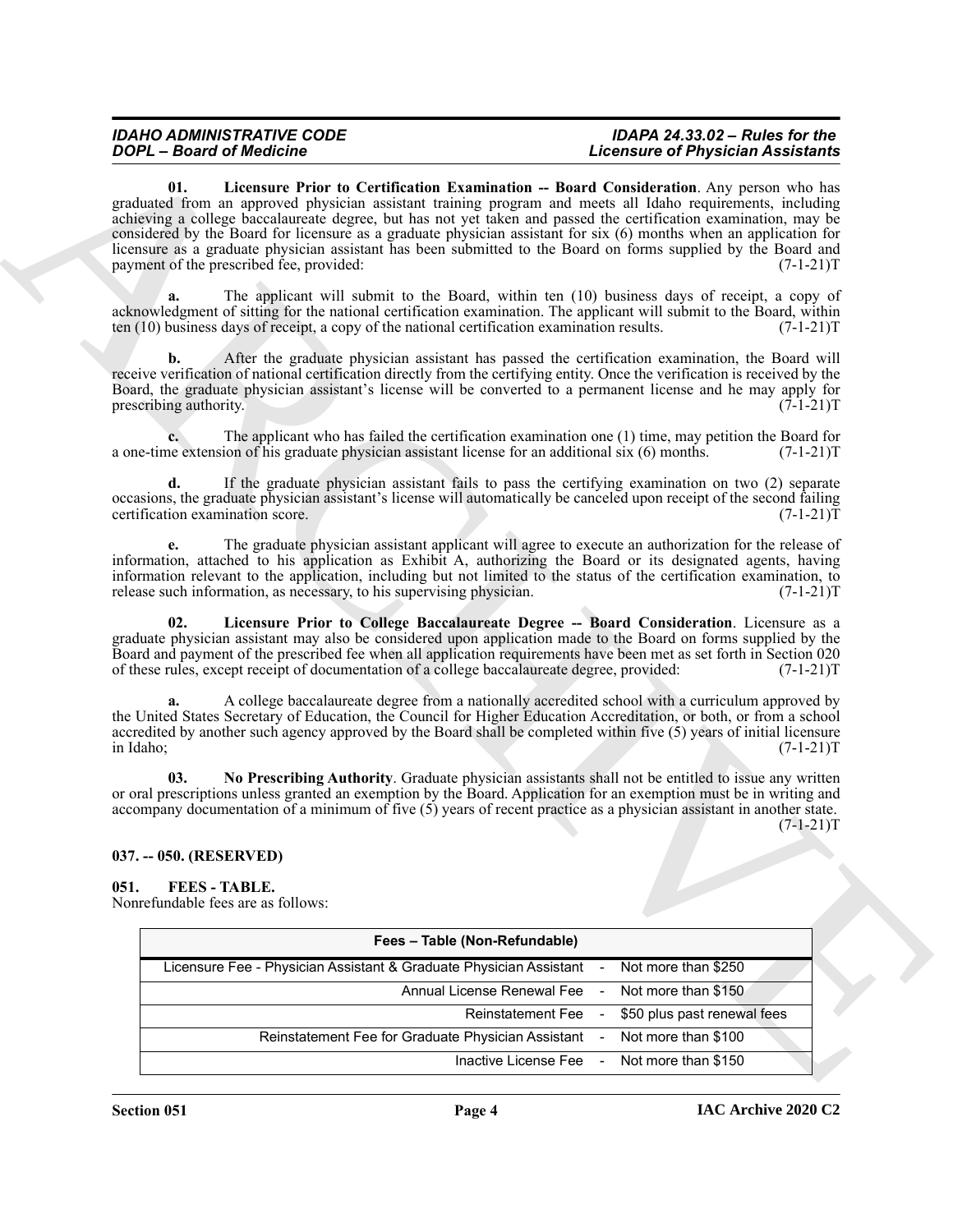<span id="page-4-0"></span>*IDAHO ADMINISTRATIVE CODE IDAPA 24.33.02 – Rules for the DOPL – Board of Medicine Licensure of Physician Assistants*

|                         | Fees - Table (Non-Refundable)          |                                                    |
|-------------------------|----------------------------------------|----------------------------------------------------|
|                         | Annual Renewal of Inactive License Fee | Not more than \$100<br>$\sim$                      |
|                         | Inactive Conversion Fee                | Not more than \$150<br>$\mathcal{L}_{\mathcal{A}}$ |
|                         |                                        | $(7-1-21)T$                                        |
|                         |                                        |                                                    |
| 052. -- 999. (RESERVED) |                                        |                                                    |
|                         |                                        |                                                    |
|                         |                                        |                                                    |
|                         |                                        |                                                    |
|                         |                                        |                                                    |
|                         |                                        |                                                    |
|                         |                                        |                                                    |
|                         |                                        |                                                    |
|                         |                                        |                                                    |
|                         |                                        |                                                    |
|                         |                                        |                                                    |
|                         |                                        |                                                    |
|                         |                                        |                                                    |
|                         |                                        |                                                    |
|                         |                                        |                                                    |
|                         |                                        |                                                    |
|                         |                                        |                                                    |
|                         |                                        |                                                    |
|                         |                                        |                                                    |
|                         |                                        |                                                    |
|                         |                                        |                                                    |
|                         |                                        |                                                    |
|                         |                                        |                                                    |
|                         |                                        |                                                    |
|                         |                                        |                                                    |
|                         |                                        |                                                    |
|                         |                                        |                                                    |
|                         |                                        |                                                    |
|                         |                                        |                                                    |
|                         |                                        |                                                    |
|                         |                                        |                                                    |
|                         |                                        |                                                    |